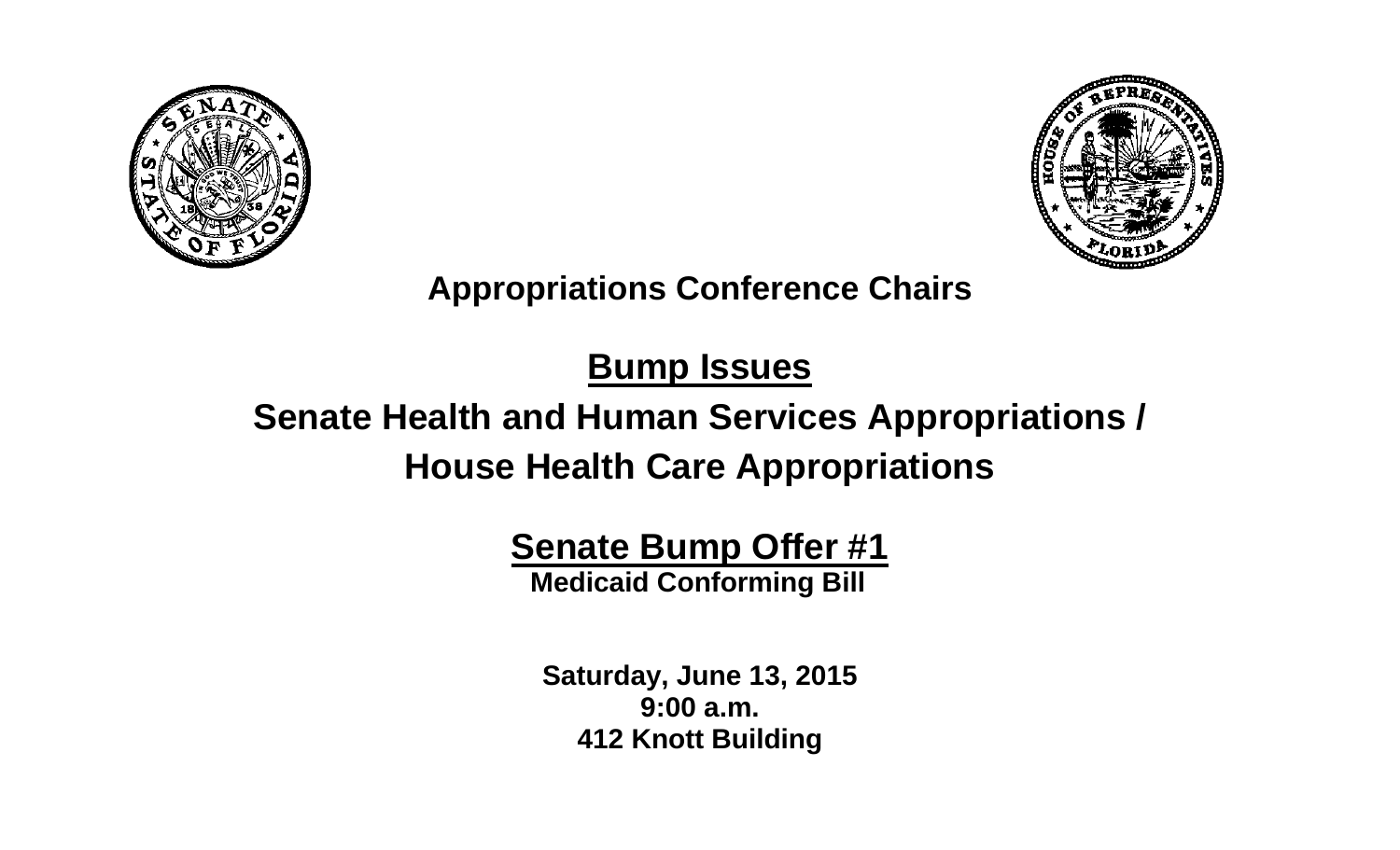### HOUSE HEALTH CARE APPROPRIATIONS / SENATE HEALTH AND HUMAN SERVICES APPROPRIATIONS **MEDICAID CONFORMING BILL - FISCAL YEAR 2015-16**

|                | <b>House Bill 9-A</b>                                                                                                                                                                                                                                                                   | <b>Senate</b><br><b>Bump Offer #1</b> | <b>SB 2508-A</b>                                                                                                                                                                                                                                                                                                                                                                                            |
|----------------|-----------------------------------------------------------------------------------------------------------------------------------------------------------------------------------------------------------------------------------------------------------------------------------------|---------------------------------------|-------------------------------------------------------------------------------------------------------------------------------------------------------------------------------------------------------------------------------------------------------------------------------------------------------------------------------------------------------------------------------------------------------------|
|                |                                                                                                                                                                                                                                                                                         | <b>Modified Senate</b><br>Language    | Section 2. (s. 409.908(1), F.S.) Effective upon becoming law, consolidates authority<br>for AHCA to accept and use IGTs for hospital IP and OP rates into new paragraph<br>under parameters of current law. Also directs AHCA to seek waiver authority to use<br>IGTs for the general advancement of Medicaid, both in FFS and SMMC.                                                                        |
| $\overline{2}$ |                                                                                                                                                                                                                                                                                         | <b>Senate</b>                         | Section 4. (s. 409.909, F.S.) Revises several parameters of the Statewide Medicaid<br>Residency Program (SMRP) and creates a GME startup bonus program to incent<br>hospitals to target physician shortage specialties with new residency slots.                                                                                                                                                            |
| 3              | New Section. (s.393.067(15), F.S.) Provides that effective July 1, 2015, the<br>requirements of the subsection shall not apply to facilities with fifty percent or greater<br>Medicaid care.                                                                                            | <b>Senate</b><br>(no language)        |                                                                                                                                                                                                                                                                                                                                                                                                             |
|                | New Section. (s.393.18(5), F.S.) Provides that comprehensive transitional education<br>programs initially licensed after July 1, 2015, with fifty percent or greater Medicaid care,<br>the total number of persons who are being provided with services may not exceed 15<br>residents. | <b>Senate</b><br>(no language)        |                                                                                                                                                                                                                                                                                                                                                                                                             |
| 5              | New Section. (s.409.908(1)(e), F.S.) Clarifies existing law related to reimbursement<br>provisions, provider notification requirements, and the administrative challenge process<br>for Medicaid inpatient and outpatient hospital rates.                                               | <b>Modified House</b><br>Language     |                                                                                                                                                                                                                                                                                                                                                                                                             |
| 6              |                                                                                                                                                                                                                                                                                         | <b>House</b><br>(no language)         | New Section: Kidcare Eligibility for Lawfully Residing Children<br>An undesignated section of law requiring the Florida Kidcare Program to offer<br>coverage to lawfully residing children who are eligible under section 214 of the federal<br>Children's Health Insurance Program Reconciliation Act of 2009, as amended, and<br>who are otherwise eligible for Kidcare under state laws and regulations. |
| $\overline{7}$ |                                                                                                                                                                                                                                                                                         | <b>House</b><br>(no language)         | Section 26. (s. 18, ch. 2012-33, LOF) Amends authorization granted in 2012 for a<br>PACE organization to expand into Broward County with up to 150 PACE slots. The bill<br>allows those Broward slots to also be used in Miami-Dade County.                                                                                                                                                                 |
| 8              |                                                                                                                                                                                                                                                                                         |                                       | New Section. An undesignated section of law incorporating by reference the<br>document entitled "Medicaid Hospital Funding Programs."                                                                                                                                                                                                                                                                       |
| 9              |                                                                                                                                                                                                                                                                                         |                                       | New Section. An undesignated section of law expressing legislative intent for<br>Medicaid funding.                                                                                                                                                                                                                                                                                                          |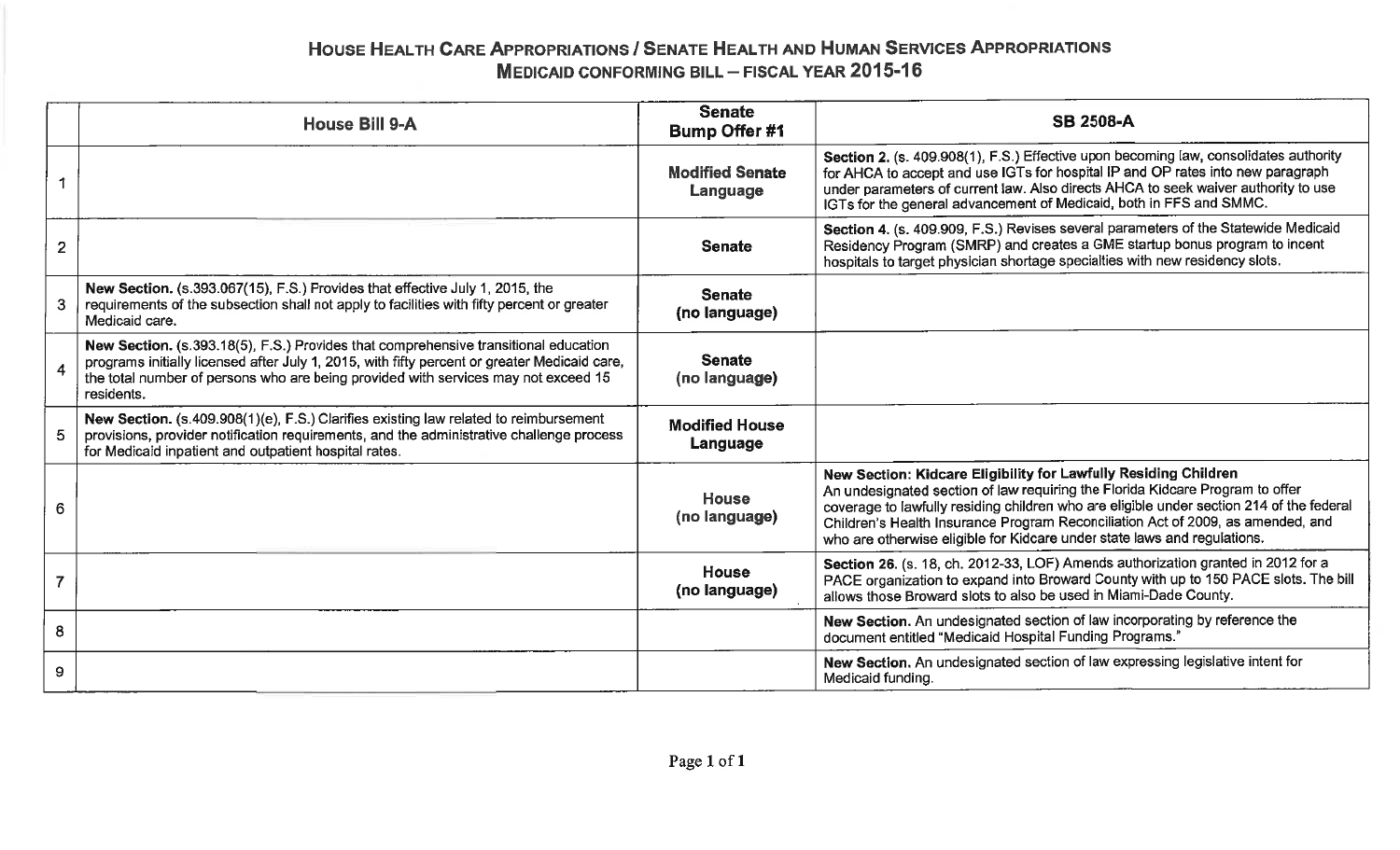#### **MEDICAID CONFORMING BILL** PROPOSED NEW LANGUAGE **ROW 20**

(e)1. Pursuant to chapter 120, the agency shall furnish to providers written notice of the audited hospital cost-based per diem reimbursement rate for inpatient and outpatient care established by the agency. The written notice constitutes final agency action. A substantially affected provider seeking to correct or adjust the calculation of the audited hospital cost-based per diem reimbursement rate for inpatient and outpatient care, other than a challenge to the methodologies set forth in the rules of the agency and in reimbursement plans incorporated by reference therein used to calculate the reimbursement rate for inpatient and outpatient care, may request an administrative hearing to challenge the final agency action by filing a petition with the agency within 180 days after receipt of the written notice by the provider. The petition must include all documentation supporting the challenge upon which the provider intends to rely at the administrative hearing and may not be amended or supplemented except as authorized under uniform rules adopted pursuant to s. 120.54(5). The failure to timely file a petition in compliance with this subparagraph is deemed conclusive acceptance of the audited hospital costbased per diem reimbursement rate for inpatient and outpatient care established by the agency.

2. Any challenge to the methodologies set forth in the rules of the agency and in reimbursement plans incorporated by reference therein used to calculate the

 $\mathbf{1}$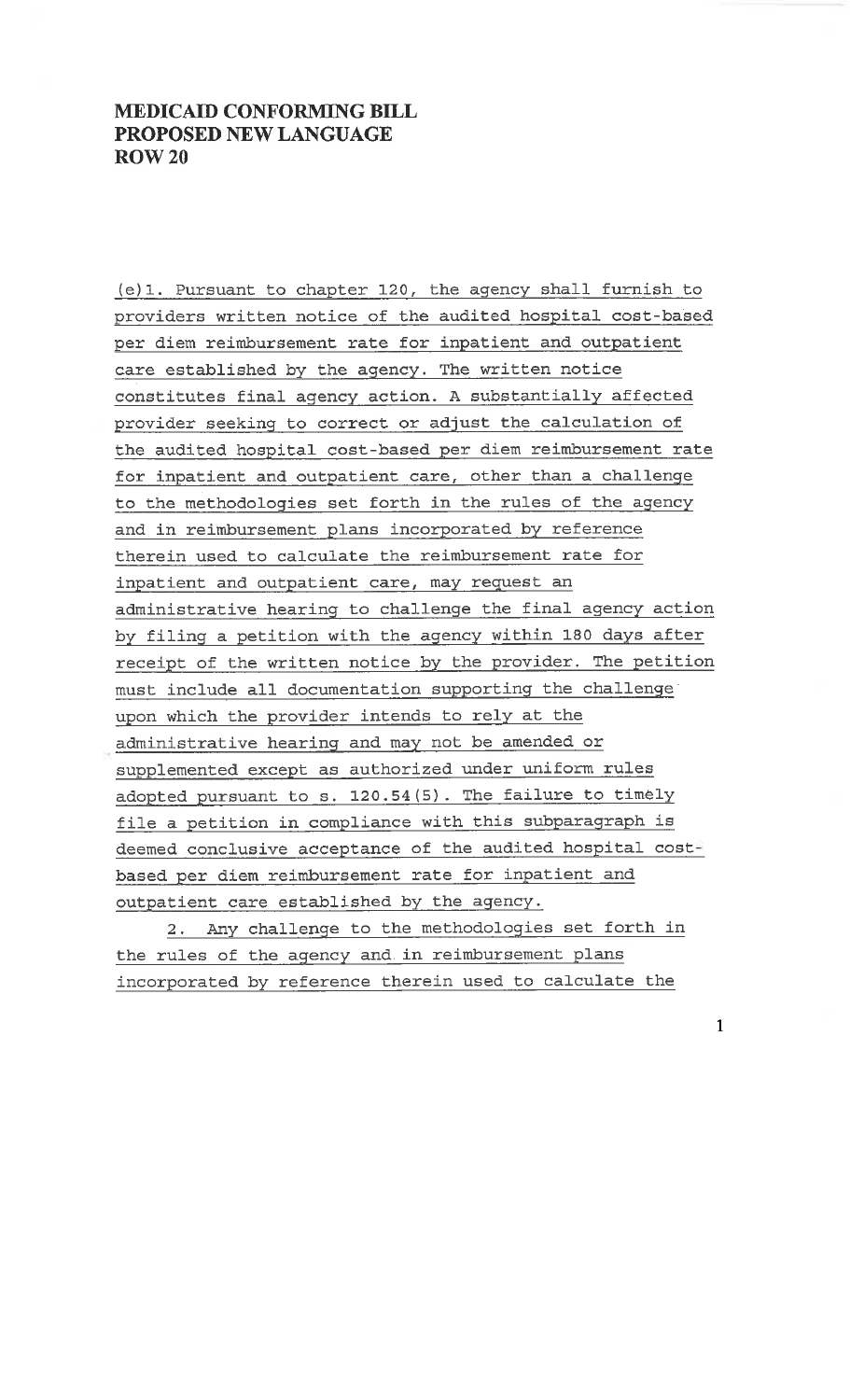reimbursement rate for inpatient and outpatient care may not result in a correction or an adjustment of a reimbursement rate for a rate period that occurred more than 5 years before the date the petition initiating the proceeding was filed.

3. This paragraph applies to any challenge to final agency action which seeks the correction or adjustment of a provider's audited hospital cost-based per diem reimbursement rate for inpatient and outpatient care and to any challenge to the methodologies set forth in the rules of the agency and in reimbursement plans incorporated by reference therein used to calculate the reimbursement rate for inpatient and outpatient care, including any right to challenge which arose before July 1, 2015. A correction or adjustment of an audited hospital cost-based per diem reimbursement rate for inpatient and outpatient care which is required by an administrative order or appellate decision:

a. Must be reconciled in the first rate period after the order or decision becomes final;

b. May not be the basis for any challenge to correct or adjust hospital rates required to be paid by any Medicaid managed care provider pursuant to part IV of chapter 409.

4. The agency may not be compelled by an administrative body or a court to pay additional compensation to a hospital relating to the establishment of audited hospital cost-based per diem reimbursement rates by the agency or for remedies relating to such rates, unless an appropriation has been made by law for the exclusive, specific purpose of paying such additional compensation. As used in this subparagraph, the term "appropriation made by law" has the same meaning as provided in s. 11.066.

5. Any period of time specified in this paragraph is

 $\overline{2}$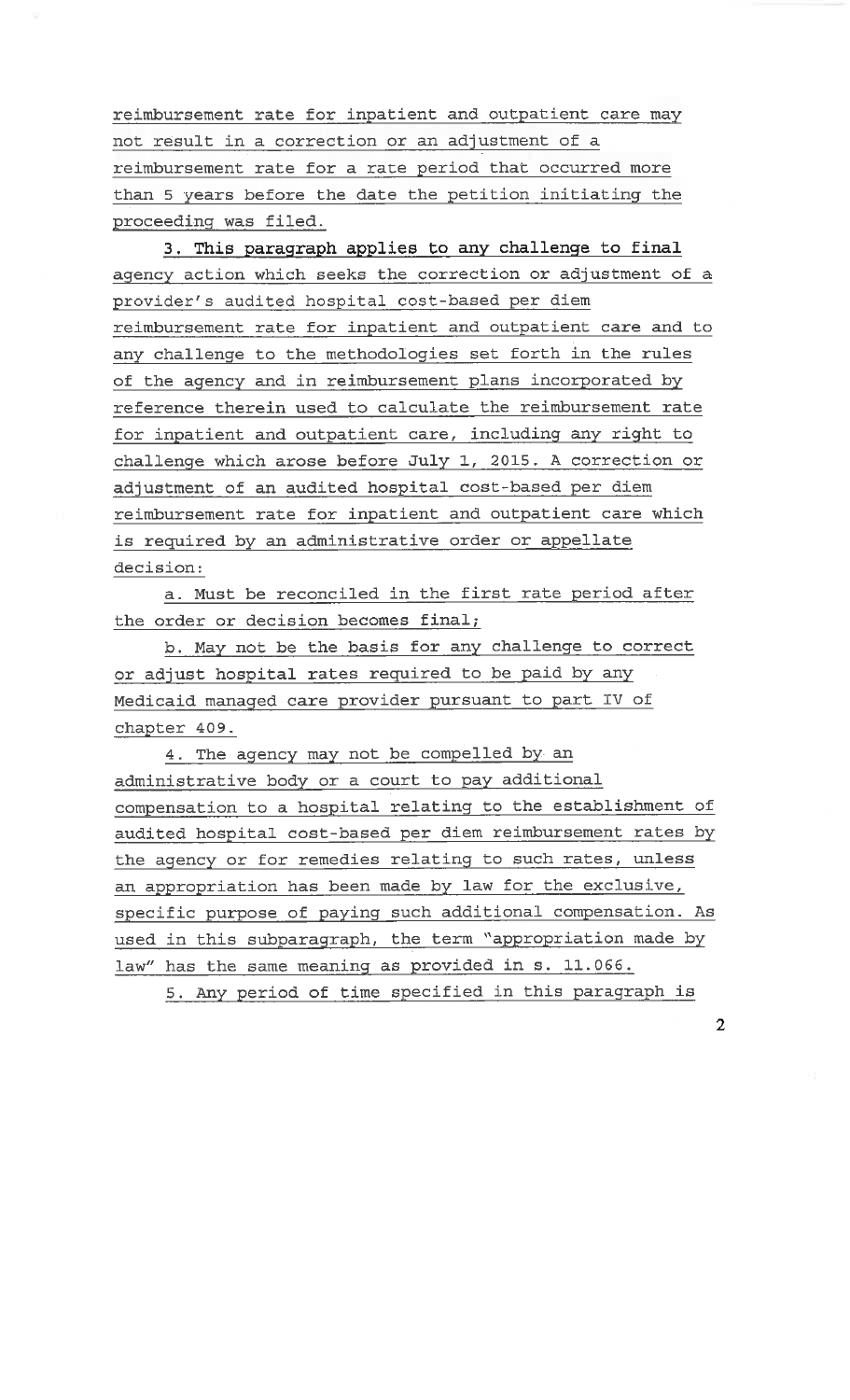not tolled by the pendency of any administrative or appellate proceeding.

6. The exclusive means to challenge a written notice of audited hospital cost-based per diem reimbursement rate for inpatient and outpatient care for the purpose of correcting or adjusting such rate or to challenge, before, on, or after July 1, 2015, or to challenge the methodologies set forth in the rules of the agency and in reimbursement plans incorporated by reference therein used to calculate the reimbursement rate for inpatient and outpatient care is through an administrative proceeding pursuant to chapter 120.

Section 2. For the purpose of incorporating the amendment made by this act to section 409.908, Florida Statutes, in a reference thereto, section 383.18, Florida Statutes, is reenacted to read:

383.18 Contracts; conditions.--Participation in the regional perinatal intensive care centers program under ss. 383.15-383.19 is contingent upon the department entering into a contract with a provider. The contract shall provide that patients will receive services from the center and that parents or guardians of patients who participate in the program and who are in compliance with Medicaid eligibility requirements as determined by the department are not additionally charged for treatment and care which has been contracted for by the department. Financial eligibility for the program is based on the Medicaid income guidelines for pregnant women and for children under 1 year of age. Funding shall be provided in accordance with ss. 383.19 and 409.908.

Section 3. For the purpose of incorporating the amendment made by this act to section 409.908, Florida Statutes, in a reference thereto, subsection (4) of section 409.8132, Florida Statutes, is reenacted to read:

 $\overline{3}$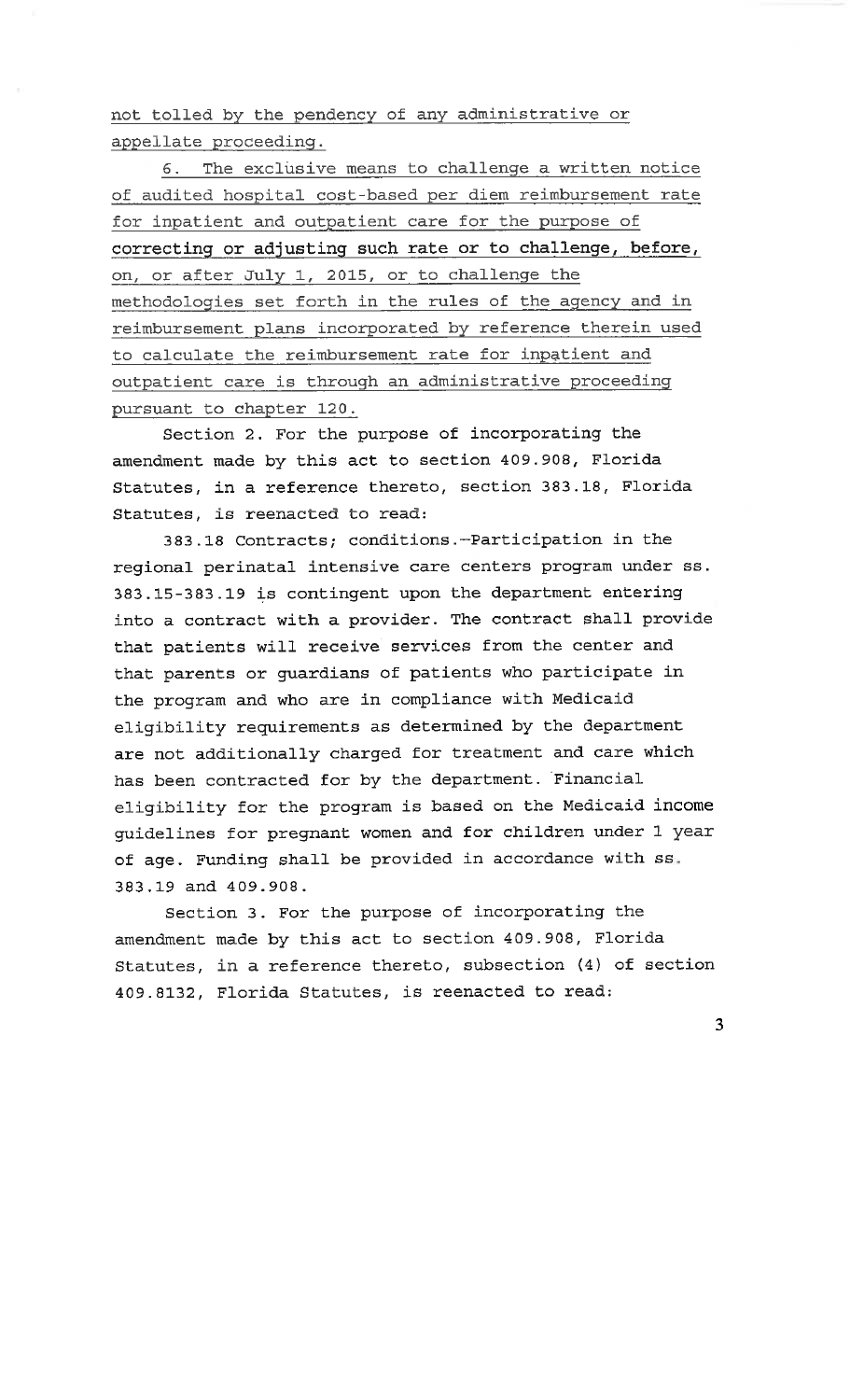409.8132 Medikids program component.

(4) APPLICABILITY OF LAWS RELATING TO MEDICAID -The provisions of ss. 409.902, 409.905, 409.906, 409.907, 409.908, 409.912, 409.9121, 409.9122, 409.9123, 409.9124, 409.9127, 409.9128, 409.913, 409.916, 409.919, 409.920, and 409.9205 apply to the administration of the Medikids program component of the Florida Kidcare program, except that s. 409.9122 applies to Medikids as modified by the provisions of subsection (7).

Section 4. For the purpose of incorporating the amendment made by this act to section 409.908, Florida Statutes, in references thereto, paragraph (c) of subsection (5) and paragraph (b) of subsection (6) of section 409.905, Florida Statutes, are reenacted to read:

409.905 Mandatory Medicaid services. - The agency may make payments for the following services, which are required of the state by Title XIX of the Social Security Act, furnished by Medicaid providers to recipients who are determined to be eligible on the dates on which the services were provided. Any service under this section shall be provided only when medically necessary and in accordance with state and federal law. Mandatory services rendered by providers in mobile units to Medicaid recipients may be restricted by the agency. Nothing in this section shall be construed to prevent or limit the agency from adjusting fees, reimbursement rates, lengths of stay, number of visits, number of services, or any other adjustments necessary to comply with the availability of moneys and any limitations or directions provided for in the General Appropriations Act or chapter 216.

(5) HOSPITAL INPATIENT SERVICES. The agency shall pay for all covered services provided for the medical care and treatment of a recipient who is admitted as an inpatient by a licensed physician or dentist to a hospital licensed

 $\overline{4}$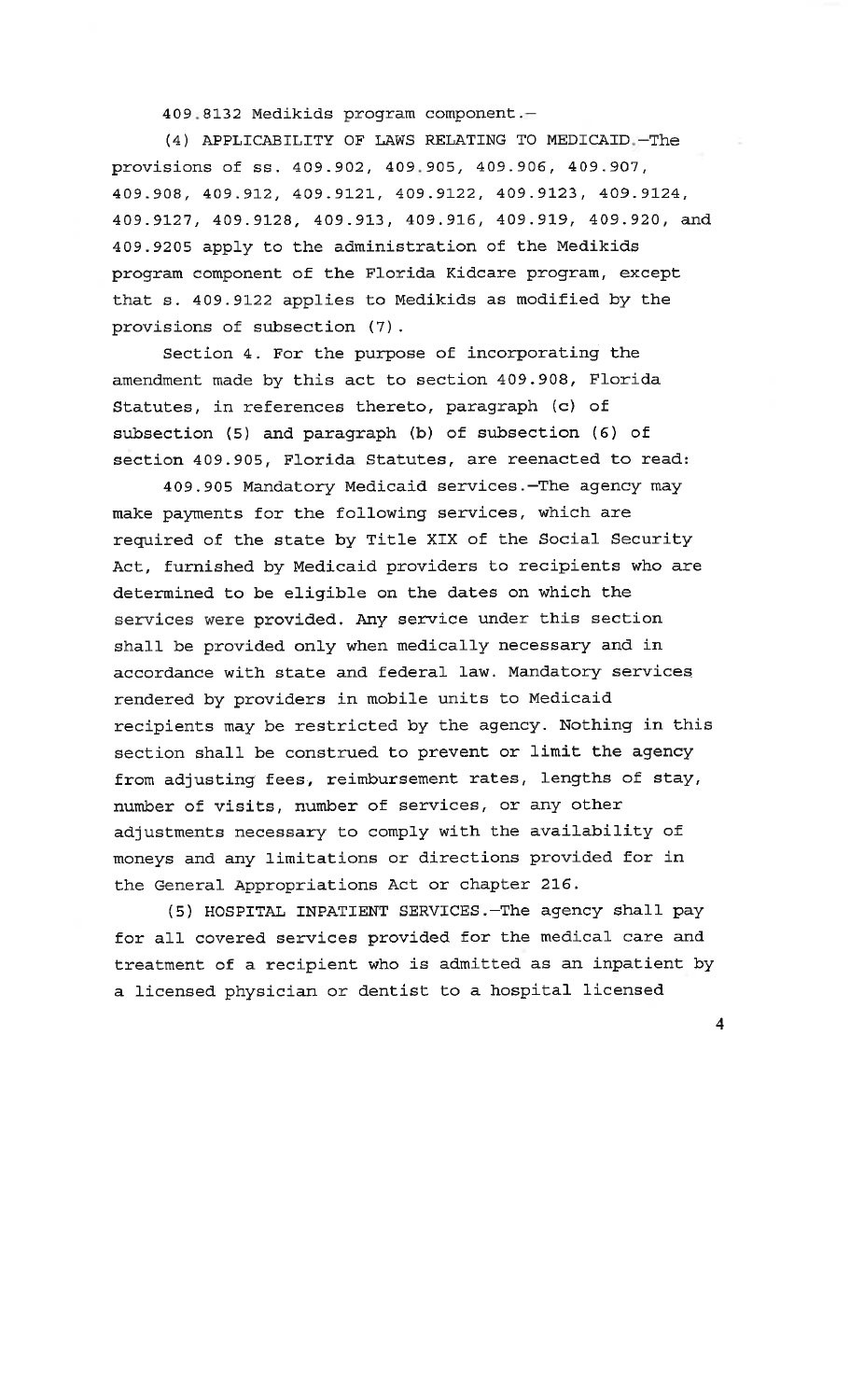under part I of chapter 395. However, the agency shall limit the payment for inpatient hospital services for a Medicaid recipient 21 years of age or older to 45 days or the number of days necessary to comply with the General Appropriations Act. Effective August 1, 2012, the agency shall limit payment for hospital emergency department visits for a nonpreqnant Medicaid recipient 21 years of age or older to six visits per fiscal year.

(c) The agency shall implement a prospective payment methodology for establishing reimbursement rates for inpatient hospital services. Rates shall be calculated annually and take effect July 1 of each year. The methodology shall categorize each inpatient admission into a diagnosis-related group and assign a relative payment weight to the base rate according to the average relative amount of hospital resources used to treat a patient in a specific diagnosis-related group category. The agency may adopt the most recent relative weights calculated and made available by the Nationwide Inpatient Sample maintained by the Agency for Healthcare Research and Quality or may adopt alternative weights if the agency finds that Floridaspecific weights deviate with statistical significance from national weights for high-volume diagnosis-related groups. The agency shall establish a single, uniform base rate for all hospitals unless specifically exempt pursuant to s.  $409.908(1)$ .

1. Adjustments may not be made to the rates after October 31 of the state fiscal year in which the rates take effect, except for cases of insufficient collections of intergovernmental transfers authorized under s. 409.908(1) or the General Appropriations Act. In such cases, the agency shall submit a budget amendment or amendments under chapter 216 requesting approval of rate reductions by amounts necessary for the aggregate reduction to equal the

5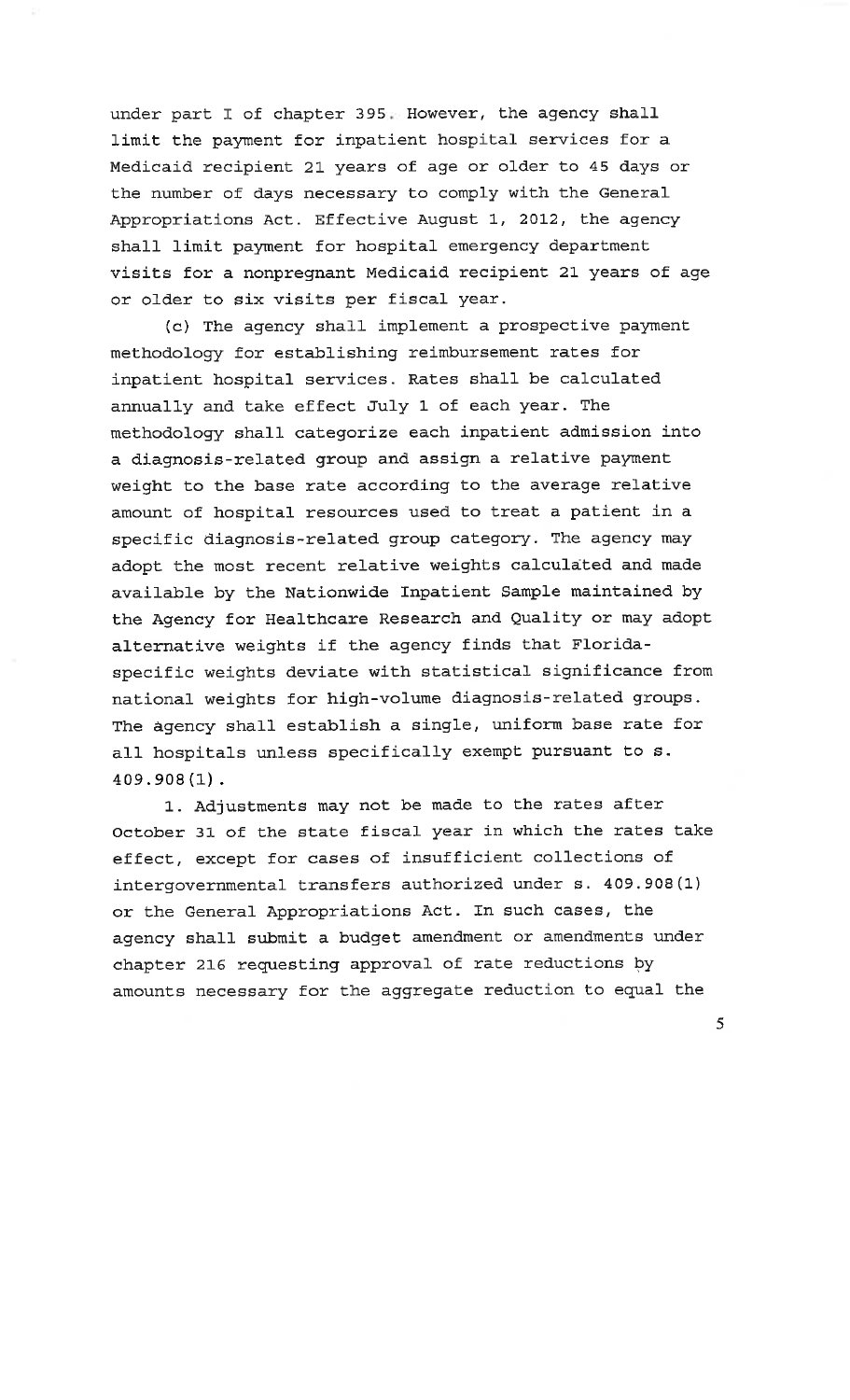dollar amount of intergovernmental transfers not collected and the corresponding federal match. Notwithstanding the \$1 million limitation on increases to an approved operating budget contained in ss. 216.181(11) and 216.292(3), a budget amendment exceeding that dollar amount is subject to notice and objection procedures set forth in s. 216.177.

2. Errors in source data or calculations discovered after October 31 must be reconciled in a subsequent rate period. However, the agency may not make any adjustment to a hospital's reimbursement more than 5 years after a hospital is notified of an audited rate established by the agency. The prohibition against adjustments more than 5 years after notification is remedial and applies to actions by providers involving Medicaid claims for hospital services. Hospital reimbursement is subject to such limits or ceilings as may be established in law or described in the agency's hospital reimbursement plan. Specific exemptions to the limits or ceilings may be provided in the General Appropriations Act.

(6) HOSPITAL OUTPATIENT SERVICES.-

(b) The agency shall implement a methodology for establishing base reimbursement rates for outpatient services for each hospital based on allowable costs, as defined by the agency. Rates shall be calculated annually and take effect July 1 of each year based on the most recent complete and accurate cost report submitted by each hospital.

1. Adjustments may not be made to the rates after October 31 of the state fiscal year in which the rates take effect, except for cases of insufficient collections of intergovernmental transfers authorized under s. 409.908(1) or the General Appropriations Act. In such cases, the agency shall submit a budget amendment or amendments under chapter 216 requesting approval of rate reductions by

6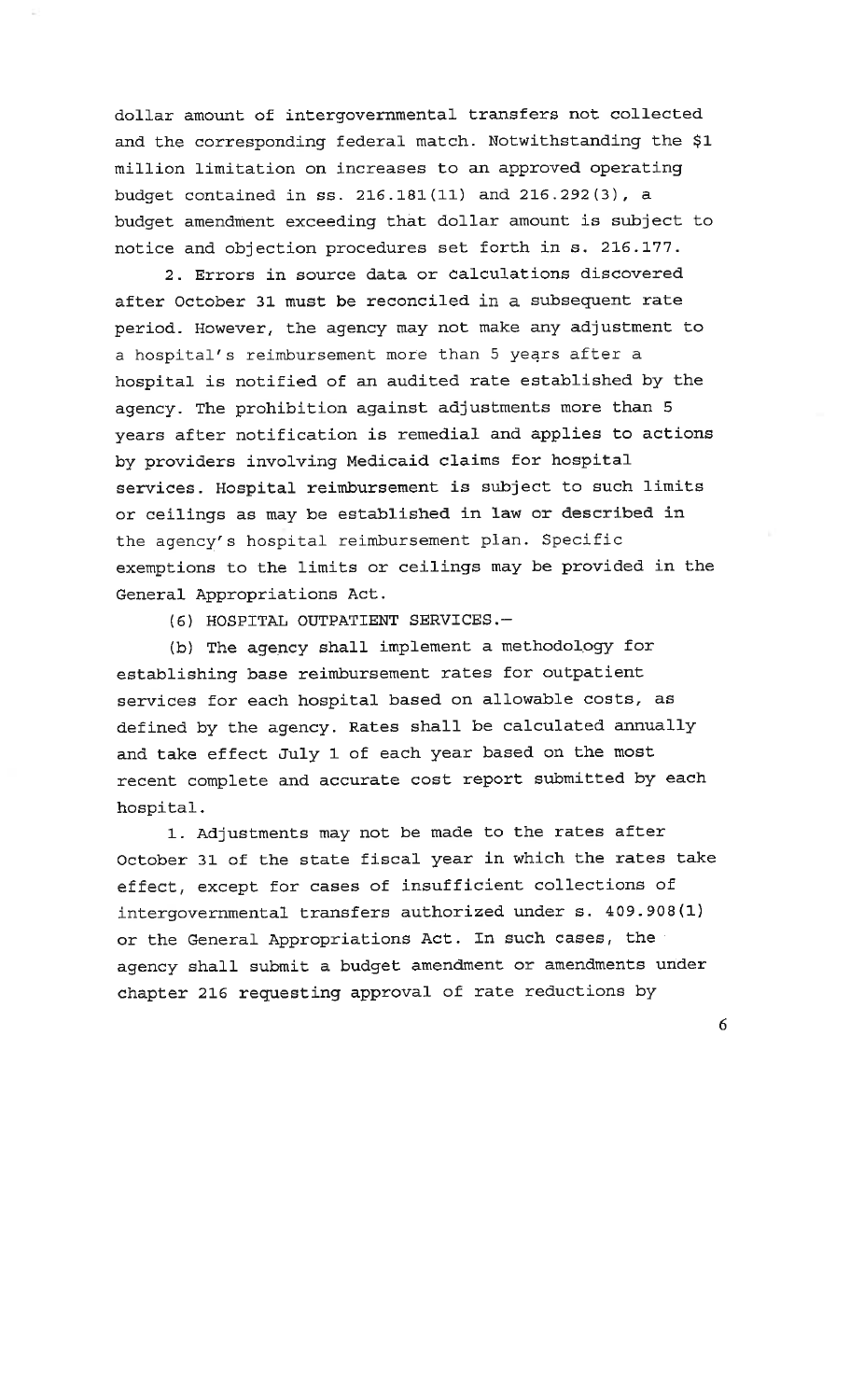amounts necessary for the aggregate reduction to equal the dollar amount of intergovernmental transfers not collected and the corresponding federal match. Notwithstanding the \$1 million limitation on increases to an approved operating budget under ss. 216.181(11) and 216.292(3), a budget amendment exceeding that dollar amount is subject to notice and objection procedures set forth in s. 216.177.

2. Errors in source data or calculations discovered after October 31 must be reconciled in a subsequent rate period. However, the agency may not make any adjustment to a hospital's reimbursement more than 5 years after a hospital is notified of an audited rate established by the agency. The prohibition against adjustments more than 5 years after notification is remedial and applies to actions by providers involving Medicaid claims for hospital services. Hospital reimbursement is subject to such limits or ceilings as may be established in law or described in the agency's hospital reimbursement plan. Specific exemptions to the limits or ceilings may be provided in the General Appropriations Act.

Section 5. The amendment made by this act to s. 409.908, Florida Statutes, is remedial in nature, confirms and clarifies existing law, and applies to all proceedings pending on or commenced after this act takes effect.

 $\overline{7}$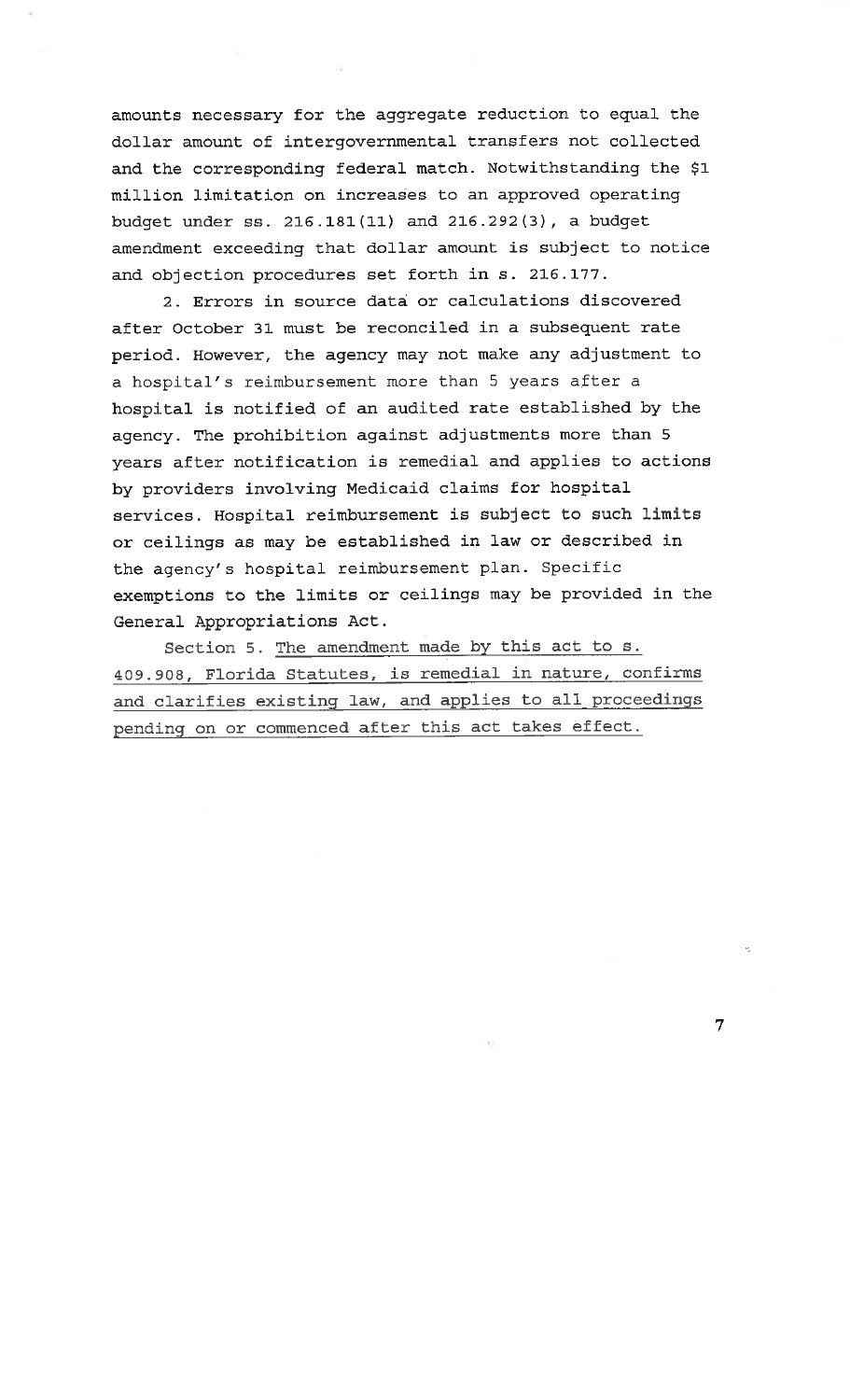- 1. Implementing Bill. Delete Section 12 (Section 8 of HB).
- 2. Medicaid Conforming Bill. Insert modified language based on previous Section 12 of SB 2502-A.

Section XXX. The model, methodology, and framework for hospital funding programs contained in the document titled "Medicaid Hospital Funding Programs," dated xxxx, 2015, and filed with the Secretary of the Senate, are incorporated by reference for the purpose of displaying, demonstrating, and explaining the calculations used by the Legislature, consistent with the requirements of state law, when making appropriations in the General Appropriations Act for the 2015-2016 fiscal year for the Rural Hospital Financing Program, Inpatient Hospital Services, Outpatient Services, Low Income Pool. the Disproportionate Share Hospital Program, Graduate Medical Education, and Prepaid Health Plans. The document titled "Medicaid Hospital Funding Programs" does not allocate or appropriate any funds. The Agency for Health Care Administration shall rely solely on the model, methodology, and framework displayed, demonstrated, and explained in the document titled "Medicaid Hospital Funding Programs" and the proviso applicable to appropriations for Medicaid funding, when setting hospital rates, calculating the hospital components of prepaid health plan capitation rates, and making payments to hospitals and other providers. This section expires July 1, 2016.

Section XXX. The Legislature has determined that this act, including the document titled "Medicaid Hospital Funding Programs," together with the specific appropriations contained in the fiscal year 2015-2016 General Appropriations Act for the Rural Hospital Financing Program, Inpatient Hospital Services, Outpatient Services, Low Income Pool, Disproportionate Share Hospital Program, Graduate Medical Education, and Prepaid Health Plans, are interdependent and interrelated, are directly and rationally related to the overall purposes of the state's Medicaid program, and are advisable only if

 $\mathbf 1$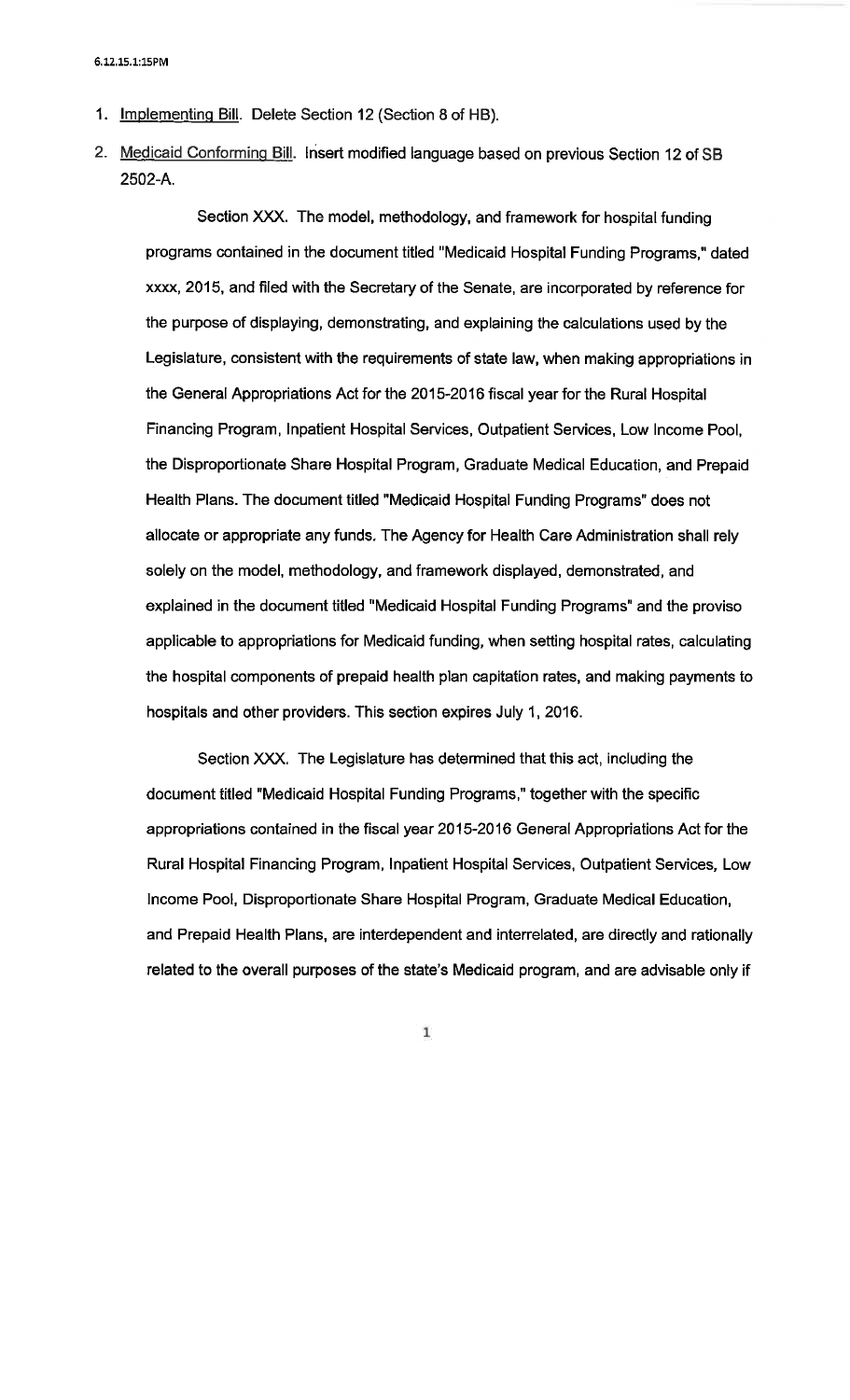considered together and balanced when allocating the state's resources, especially considering the complexities of Florida's Statewide Medicaid Managed Care program; how hospital rates are determined in the marketplace, including Medicaid; how the individual component Medicaid appropriations impact the rates Florida's Medicaid managed care entities pay for services; and the large amounts of uncompensated care provided by Florida's Medicaid hospital service providers and the relative potential impact of that uncompensated care on the overall economic viability of those institutions. If this act, or any portion of this act, including the document titled "Medicaid Hospital Funding Programs," or any portion thereof, is determined to be unconstitutional or the applicability thereof to any person or circumstance is held invalid, then such determination shall render all other provisions or applications of this act invalid, the provisions of this act are not severable, and this entire act shall be deemed never to have become law. This section expires July 1, 2016.

3. Proviso. Add additional proviso language to SA 213.

Funds in Specific Appropriations 213 are contingent upon Senate Bill 2508-A, including the document incorporated by reference therein in its entirety, and Specific Appropriations 194, 201, 202, 203, and 206, including all proviso language applicable to each specific appropriation, becoming law.

- 4. Proviso. Delete proviso referencing the incorporation by reference in SB 2502 of the hospital funding program calculations and insert the indicated proviso following SAs 194, 200, 201, 202, 203, and 206
	- Funds in Specific Appropriation 194 are contingent on SB 2508-A, including the document incorporated by reference therein in its entirety, and Specific Appropriations 200, 201, 202, 203, and 206, including all proviso language applicable to each specific appropriation, becoming law.
	- Funds in Specific Appropriation 200 are contingent on SB 2508-A, including the document incorporated by reference therein in its entirety, and Specific

 $\overline{2}$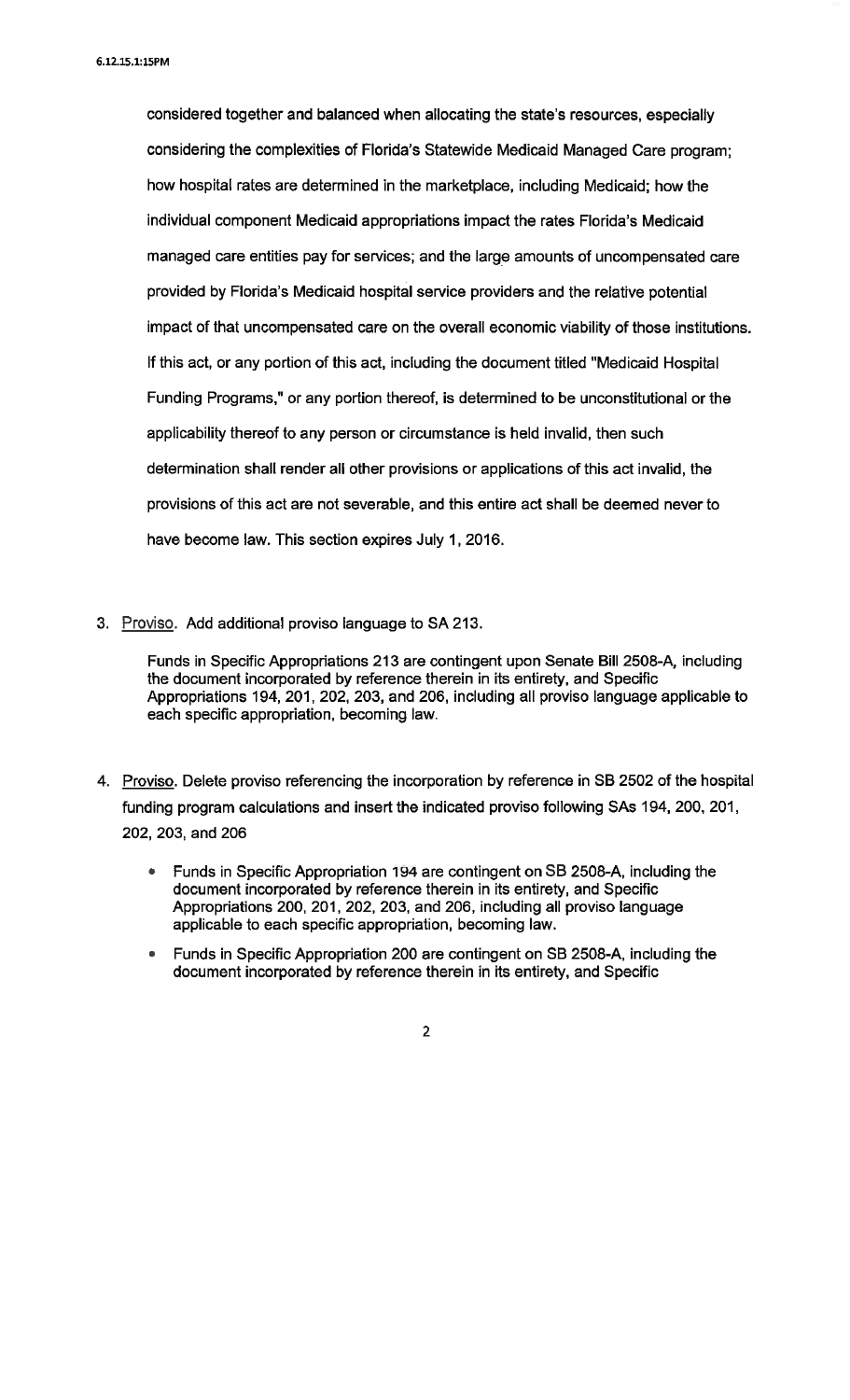Appropriations 194, 201, 202, 203, and 206, including all proviso language applicable to each specific appropriation, becoming law

- Funds in Specific Appropriation 201 are contingent on SB 2508-A, including the document incorporated by reference therein in its entirety, and Specific Appropriations 194, 200, 202, 203, and 206, including all proviso language applicable to each specific appropriation, becoming law.
- Funds in Specific Appropriations 202 are contingent on SB 2508-A, including the document incorporated by reference therein in its entirety, and Specific Appropriations 194, 200, 201, 203, and 206, including all proviso language applicable to each specific appropriation, becoming law.
- Funds in Specific Appropriations 203 are contingent on SB 2508-A, including the document incorporated by reference therein in its entirety, and Specific Appropriations 194, 200, 201, 202, and 206, including all proviso language applicable to each specific appropriation, becoming law.
- Funds in Specific Appropriations 206 are contingent on SB 2508-A, including the document incorporated by reference therein in its entirety, and Specific Appropriations 194, 200, 201, 202, and 203, including all proviso language applicable to each specific appropriation, becoming law.
- 5. Supplement Cover Memo. Clarify that the document incorporated by reference does not contain any specific appropriations.

#### **Memorandum**

| To:      | Debbie Brown, Secretary            |
|----------|------------------------------------|
| From:    | Senator Tom Lee                    |
|          | Appropriations Committee           |
| Subject: | Medicaid Hospital Funding Programs |
| Date:    |                                    |

For the 2015-16 fiscal year, we intend to incorporate by reference in Senate Bill 2508-A, the document titled "Medicaid Hospital Funding Programs," dated xxxx, 2015.

The purpose of the document is to explain and display the calculations used by the Legislature, consistent with the requirements of Florida Statutes, in making appropriations for the Medicaid Hospital Funding Programs. The document displays, for demonstrative purposes, the results of the calculations that were performed and the Medicaid funding model that was used, during the Legislature's deliberations and using such data as was available at the time. These results do not allocate or appropriate any funds, are not specific appropriations, and do not limit the ability of the Agency for Health Care Administration to re-calculate the funding distributions by applying more current data inputs to the same model, methodology, and framework utilized by the Legislature.

The document will be made available as a PDF file that can be searched by anyone interested in the calculations and parameters used by the Legislature to make appropriations for the Medicaid Hospital Funding Programs.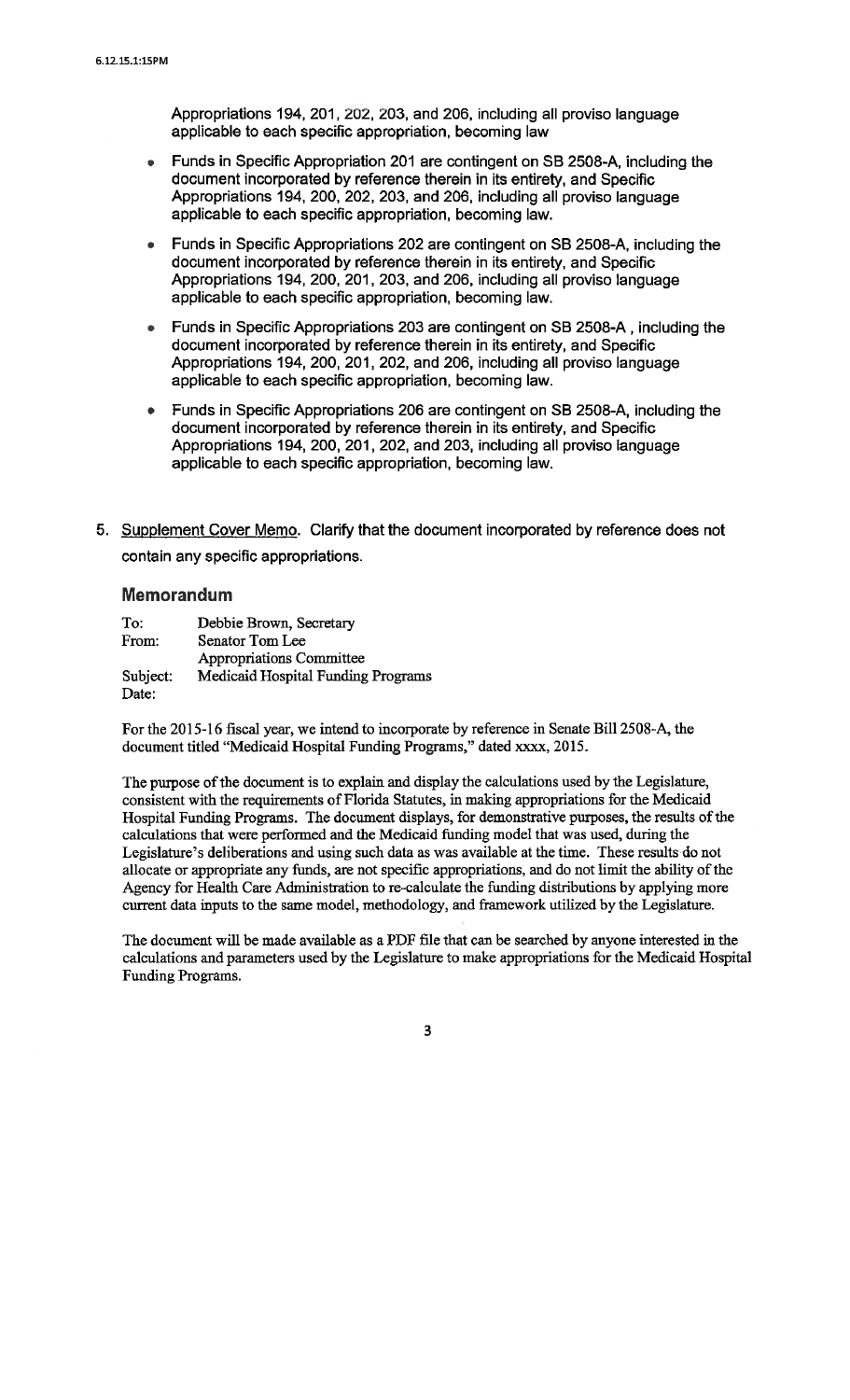$\bar{m}$ 

A hard copy of the document is attached to this memorandum to formalize the exact document that is incorporated by reference in Senate Bill 2508-A.

 $\overline{\mathbf{4}}$ 

é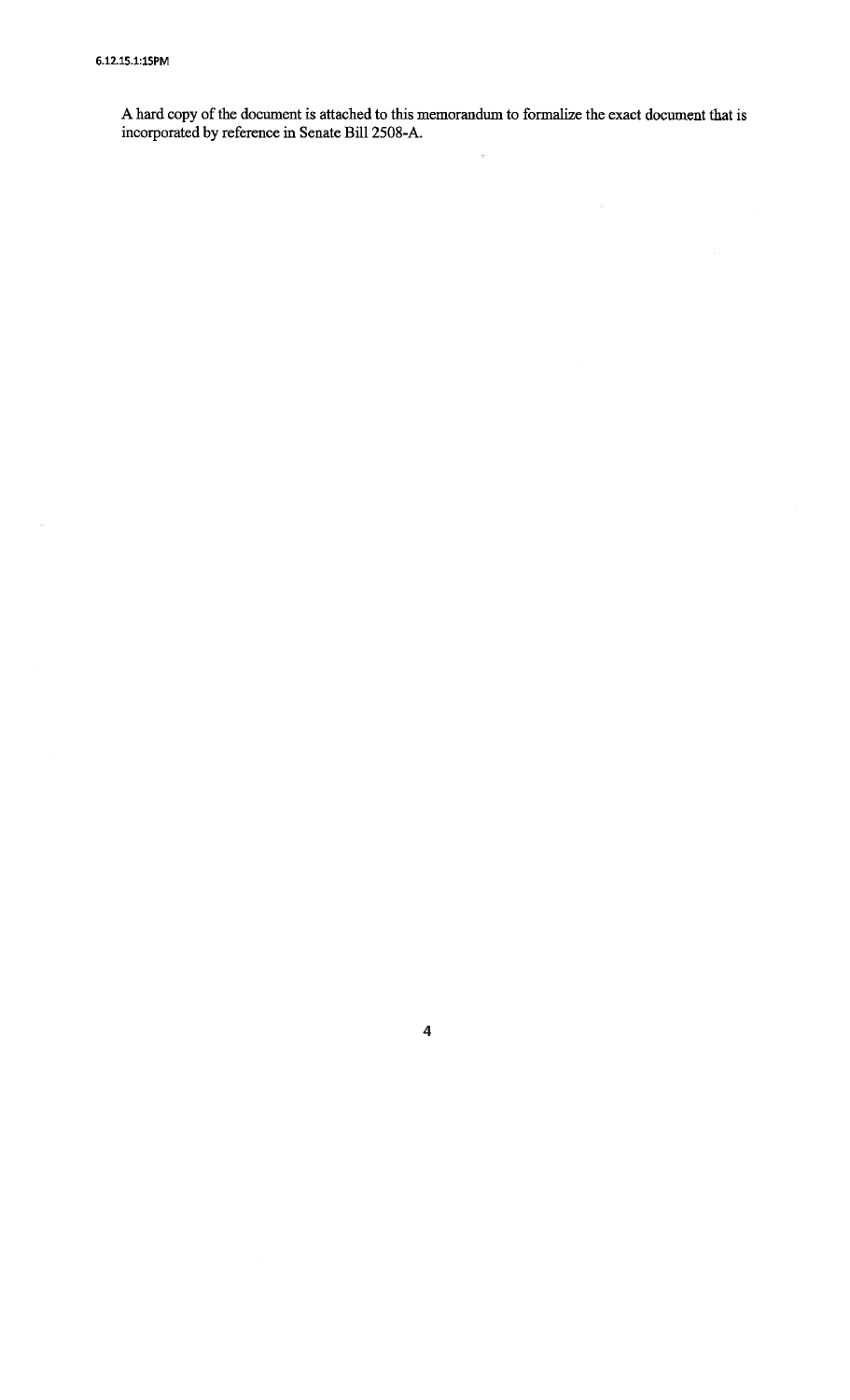



## **House Appropriations/Senate Appropriations Budget Conference Chairs**

## **House Transportation and Economic Development Appropriations Subcommittee/**

**Senate Appropriations Subcommittee on Transportation, Tourism, and Economic Development**

**Senate Bump Offer #1 Budget Spreadsheet**

**Saturday, June 13, 2015 9:00 a.m. 412 Knott Building**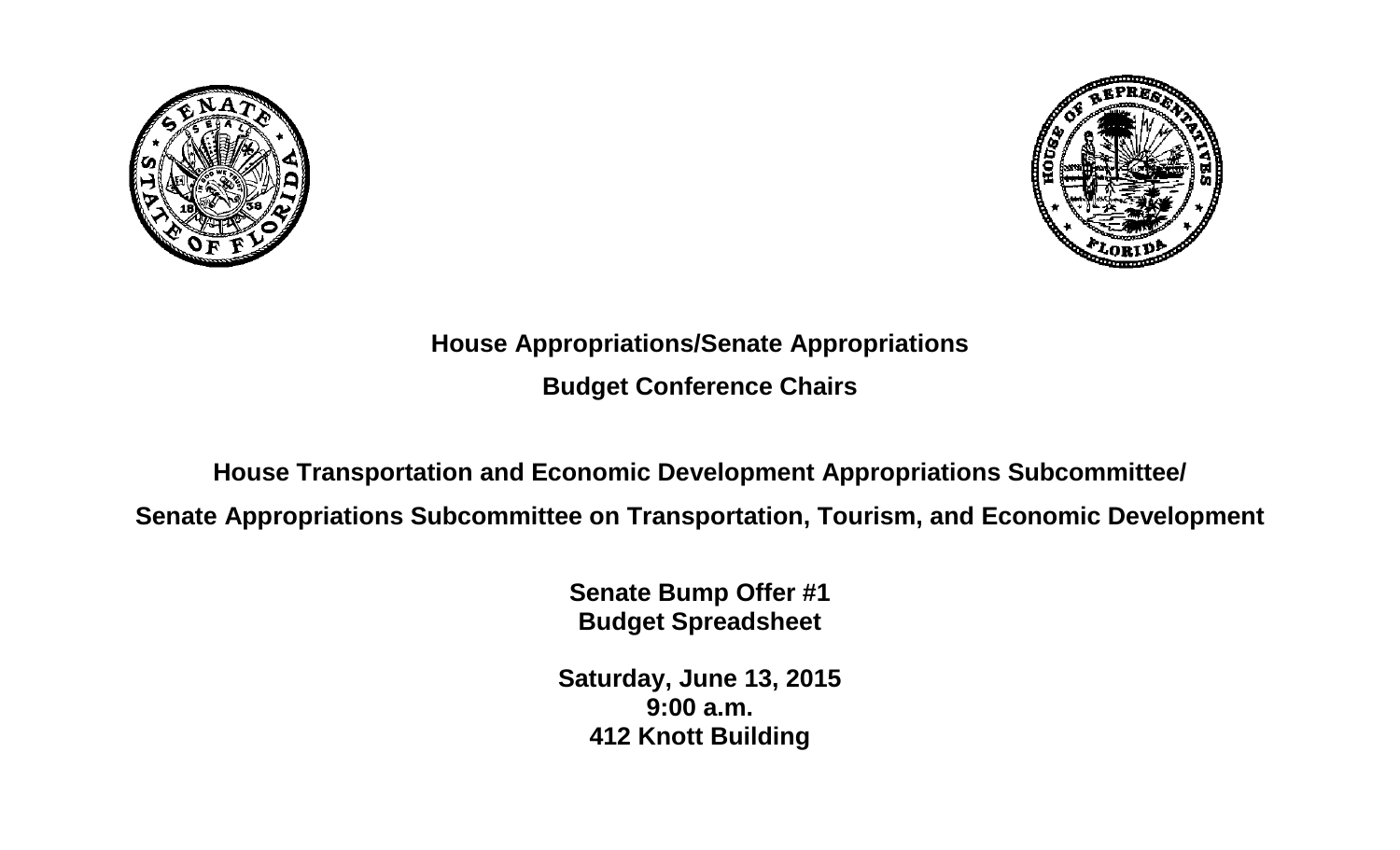|          |              | Transportation/Economic Development                                                                                                                                           | FY 2015-2016<br><b>SENATE BUMP ISSUES</b> |               |           |                  |                  |                            |               | FY 2015-2016             |                  |                  | FY 2015-2016<br><b>SENATE BUMP OFFER #1</b> |               |           |                  |                  |
|----------|--------------|-------------------------------------------------------------------------------------------------------------------------------------------------------------------------------|-------------------------------------------|---------------|-----------|------------------|------------------|----------------------------|---------------|--------------------------|------------------|------------------|---------------------------------------------|---------------|-----------|------------------|------------------|
| Row #    | <b>ISSUE</b> |                                                                                                                                                                               |                                           |               |           |                  |                  |                            |               | <b>HOUSE BUMP ISSUES</b> |                  |                  |                                             |               |           |                  |                  |
|          | <b>CODE</b>  | <b>ISSUE TITLE</b>                                                                                                                                                            | <b>FTE</b>                                | <b>REC GR</b> | NR GR     | <b>ALL TRUST</b> | <b>ALL FUNDS</b> | FTE.                       | <b>REC GR</b> | NR GR                    | <b>ALL TRUST</b> | <b>ALL FUNDS</b> | FTE:                                        | <b>REC GR</b> | NR GR     | <b>ALL TRUST</b> | <b>ALL FUNDS</b> |
|          |              | <b>ECONOMIC OPPORTUNITY</b>                                                                                                                                                   |                                           |               |           |                  |                  |                            |               |                          |                  |                  |                                             |               |           |                  |                  |
| 29       | 4200420      | Establish and Market a Statewide Business Brand for Florida<br>(funded with cash - discussion on-going regarding QACF escrow                                                  |                                           |               |           | 5,000,000        | 5,000,000        | ٧o                         |               |                          | 4,000,000        | 4,000,000        |                                             |               | 500,000   | 1,000,000        | 1,500,000        |
|          |              | account interest earnings and reversions)                                                                                                                                     |                                           |               |           |                  |                  | contingency                |               |                          |                  |                  |                                             |               |           |                  |                  |
| 35       | 4400110      | Space Florida - Financing Program for Aerospace Industry                                                                                                                      |                                           |               |           |                  |                  |                            |               |                          | 2,500,000        | 2,500,000        |                                             |               |           |                  |                  |
| 36       |              | Shuttle Landing Facility - Operations and Maintenance                                                                                                                         |                                           |               |           |                  |                  |                            |               |                          | 2,500,000        | 2,500,000        |                                             |               |           | 2,500,000        | 2,500,000        |
| 37       |              | Cecil Field Spaceport Infrastructure                                                                                                                                          |                                           |               |           | 2,000,000        | 2,000,000        |                            |               |                          | 1,000,000        | 1,000,000        |                                             |               | 750,000   | 750,000          | 1,500,000        |
| 38       | 4500100      | Continue Funding to Support the Institute for the<br>Commercialization of Public Research                                                                                     |                                           |               | 1,500,000 | 4,000,000        | 5,500,000        |                            |               |                          | 1,500,000        | 1,500,000        |                                             |               |           | 2,000,000        | 2,000,000        |
| 39<br>40 | 4600000      | Economic Development Projects and Initiatives                                                                                                                                 |                                           |               |           |                  |                  |                            |               |                          |                  |                  |                                             |               |           |                  |                  |
|          |              | City of South Bay - South Bay Park of Commerce - Inland<br><b>Logistics Center</b>                                                                                            |                                           |               |           | 470,900          | 470,900          |                            |               |                          |                  |                  |                                             |               |           | 470,900          | 470,900          |
| 42       |              | Miami-Dade Economic and Advisory Trust - South Dade<br><b>Culinary Project</b>                                                                                                |                                           |               |           | 150,000          | 150,000          |                            |               |                          |                  |                  |                                             |               |           | 100,000          | 100,000          |
| 44       |              | Pasco County Economic Development Council -<br>Aeronautical Use and Feasibility Study                                                                                         |                                           |               |           | 100,000          | 100,000          |                            |               |                          |                  |                  |                                             |               |           | 100,000          | 100,000          |
| 45       |              | Scripps Florida                                                                                                                                                               |                                           |               |           | 1,000,000        | 1,000,000        |                            |               |                          | 250,000          | 250,000          |                                             |               |           | 500,000          | 500,000          |
| 47       |              | <b>BioEnergy Partnership</b>                                                                                                                                                  |                                           |               |           | 1,000,000        | 1,000,000        |                            |               |                          |                  |                  |                                             |               |           |                  |                  |
| 48       |              | MAF Center for Advanced Manufacturing Excellence, Inc. -<br>FloridaMakes                                                                                                      |                                           |               |           | 500,000          | 500,000          |                            |               |                          |                  |                  |                                             |               |           | 400,000          | 400,000          |
| 49       |              | Tampa Bay Innovation Center - St. Petersburg Center for<br>Innovation                                                                                                         |                                           |               |           | 750,000          | 750,000          |                            |               |                          |                  |                  |                                             |               |           | 400,000          | 400,000          |
| 51       |              | City of Miami - EB5 Regional Center                                                                                                                                           |                                           |               |           | 400,000          | 400,000          |                            |               |                          | 250,000          | 250,000          |                                             |               |           | 350,000          | 350,000          |
| 54       |              | EFI - Increase International Trade with South Africa                                                                                                                          |                                           |               |           | 50,000           | 50,000           |                            |               |                          |                  |                  |                                             |               |           |                  |                  |
| 55       |              | <b>Modern Pentathlon</b>                                                                                                                                                      |                                           |               |           | 250,000          | 250,000          |                            |               |                          |                  |                  |                                             |               |           | 250,000          | 250,000          |
| 56       |              | EFI - Africa Trade Expansion Program                                                                                                                                          |                                           |               |           | 259,500          | 259,500          |                            |               |                          |                  |                  |                                             |               |           | 259,500          | 259,500          |
| 57       |              | Las Ferias De Las Americas Festival                                                                                                                                           |                                           |               |           | 250,000          | 250,000          |                            |               |                          | 150,000          | 150,000          |                                             |               |           | 150,000          | 150,000          |
| 61       |              | eMerge Americas Conference - Miami                                                                                                                                            |                                           |               | 200,000   |                  | 200,000          |                            |               | 1,000,000                |                  | 1,000,000        |                                             |               |           | 450,000          | 450,000          |
| 63       |              | Defense Reinvestment Equipment Grants                                                                                                                                         |                                           |               |           | 750,000          | 750,000          |                            |               |                          |                  |                  |                                             |               |           |                  |                  |
| 63A      |              | Marco Island Multipurpose Veterans Community Service<br>Center                                                                                                                |                                           |               |           | 500,000          | 500,000          |                            |               |                          | 50,000           | 50,000           |                                             |               |           | 500,000          | 500,000          |
| 63D      |              | Pine Hills Community Redevelopment Master Plan                                                                                                                                |                                           |               |           | 150,000          | 150,000          |                            |               |                          |                  |                  |                                             |               |           | 100,000          | 100,000          |
| 63E      |              | Capital Region YMCA Family Recreational Complex                                                                                                                               |                                           |               |           | 250,000          | 250,000          |                            |               |                          |                  |                  |                                             |               |           | 75,000           | 75,000           |
| 63G      |              | Urban Leaque                                                                                                                                                                  |                                           |               |           |                  |                  |                            |               |                          |                  |                  |                                             |               |           | 500,000          | 500,000          |
| 64<br>66 | 4601000      | <b>Economic Development Incubator Projects</b><br>Emerging Technology-Based Entrepreneurship and<br>Innovation at Miami-Dade College                                          |                                           |               | 1,000,000 |                  | 1,000,000        |                            |               |                          |                  |                  |                                             |               | 1,000,000 |                  | 1,000,000        |
| 67       |              | International Consortium for Advanced Manufacturing<br>Research                                                                                                               |                                           |               | 5,000,000 |                  | 5,000,000        | Placed under<br>IC 4600000 |               |                          | 1,000,000        | 1,000,000        |                                             |               | 3,500,000 | 1,500,000        | 5,000,000        |
| 68       |              | Treasure Coast Education Research and Development<br>Authority - Food Business Incubator                                                                                      |                                           |               | 1,000,000 |                  | 1,000,000        |                            |               |                          |                  |                  |                                             |               |           |                  |                  |
| 69       |              | West End Tech Center                                                                                                                                                          |                                           |               | 500,000   |                  | 500,000          |                            |               |                          |                  |                  |                                             |               |           |                  |                  |
| 71       | 4900010      | Transfer Marketing Activities of Office of Film and Entertainmen<br>to Enterprise Florida - Deduct - Effective January 1, 2016;<br>annualization of \$315,578 (July 1, 2016). | (5.00)                                    |               |           | (315, 578)       | (315, 578)       |                            |               |                          |                  |                  |                                             |               |           |                  |                  |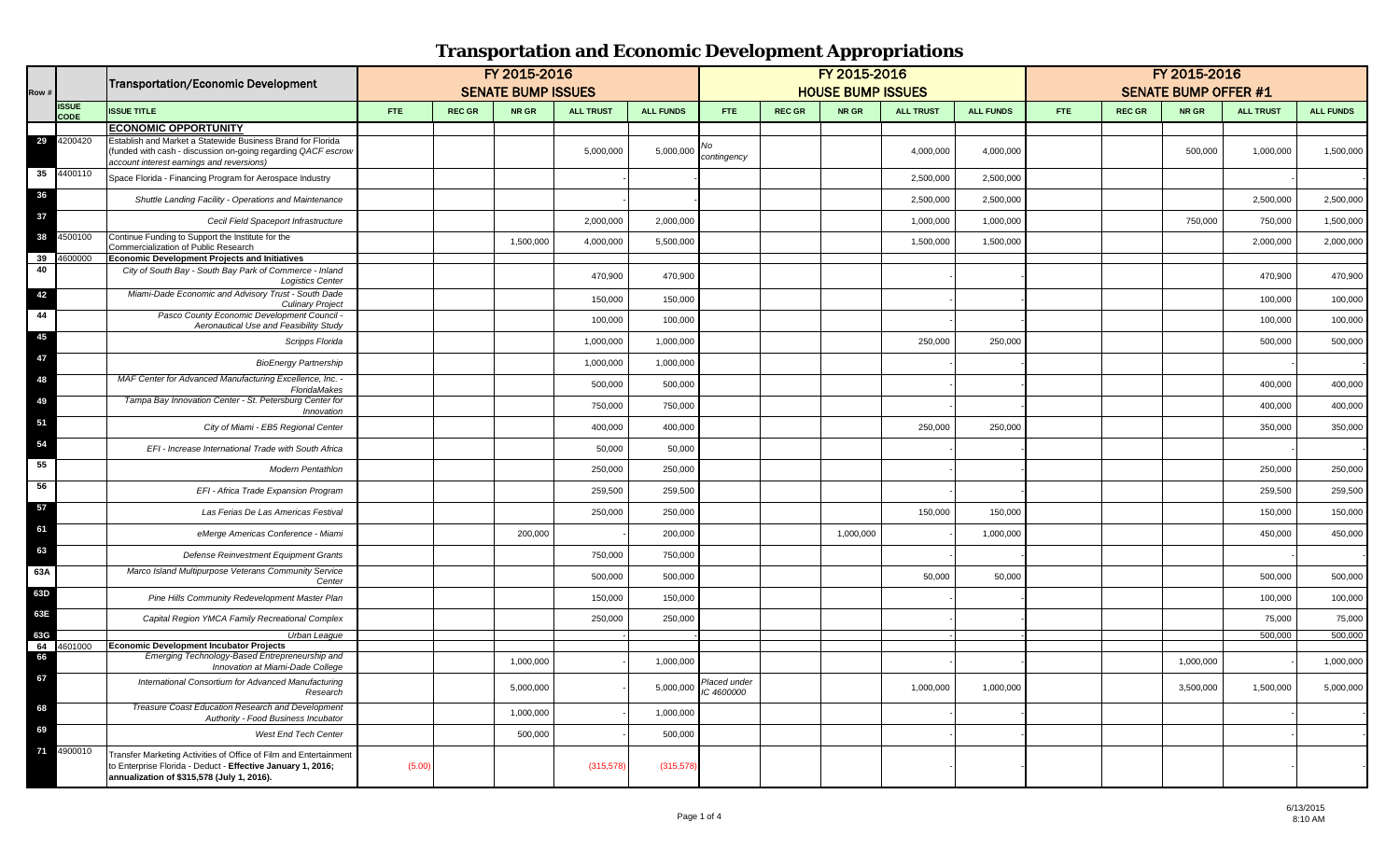| Row # |              | Transportation/Economic Development                                                              | FY 2015-2016<br><b>SENATE BUMP ISSUES</b> |               |       |                  |                  |      |               | FY 2015-2016             |                  |                  | FY 2015-2016<br><b>SENATE BUMP OFFER #1</b> |               |           |                  |                  |
|-------|--------------|--------------------------------------------------------------------------------------------------|-------------------------------------------|---------------|-------|------------------|------------------|------|---------------|--------------------------|------------------|------------------|---------------------------------------------|---------------|-----------|------------------|------------------|
|       | <b>ISSUE</b> |                                                                                                  |                                           |               |       |                  |                  |      |               | <b>HOUSE BUMP ISSUES</b> |                  |                  |                                             |               |           |                  |                  |
|       | CODE         | <b>ISSUE TITLE</b>                                                                               | FTE:                                      | <b>REC GR</b> | NR GR | <b>ALL TRUST</b> | <b>ALL FUNDS</b> | FTE. | <b>REC GR</b> | NR GR                    | <b>ALL TRUST</b> | <b>ALL FUNDS</b> | FTE.                                        | <b>REC GR</b> | NR GR     | <b>ALL TRUST</b> | <b>ALL FUNDS</b> |
| 72    | 4900020      | Transfer Marketing Activities of Office of Film and Entertainment<br>to Enterprise Florida - Add |                                           |               |       | 315,578          | 315,578          |      |               |                          |                  |                  |                                             |               |           |                  |                  |
| 72A   |              | Reduce Marketing Activities of Office of Film and Entertainment                                  |                                           |               |       |                  |                  |      |               |                          |                  |                  | (2.00)                                      |               |           | (215, 578)       | (215, 578)       |
| 73    | 4900300      | <b>Entertainment Action Fund</b>                                                                 |                                           |               |       | 10,000,000       | 10,000,000       |      |               |                          |                  |                  |                                             |               |           |                  |                  |
| 80    | 6400100      | <b>Housing and Community Development Projects</b>                                                |                                           |               |       |                  |                  |      |               |                          |                  |                  |                                             |               |           |                  |                  |
| 81    |              | City of Miami - Miami Design District - Public Infrastructure<br>Improvements                    |                                           |               |       | 1,000,000        | 1,000,000        |      |               | 1,000,000                |                  | 1,000,000        |                                             |               | 1,000,000 |                  | 1,000,000        |
| 87    |              | City of Opa-Locka - Multi-Purpose Cultural Facility                                              |                                           |               |       | 2,000,000        | 2,000,000        |      |               |                          |                  |                  |                                             |               |           | 1,000,000        | 1,000,000        |
| 89    |              | Youth Soccer Academy and Training Grounds - Northeast<br>Florida                                 |                                           |               |       | 1,000,000        | 1,000,000        |      |               |                          | 5,000,000        | 5,000,000        |                                             |               | 100,000   | 2,500,000        | 2,600,000        |
| 93    |              | Steinhatchee Community Center and Pier Improvement<br>Project                                    |                                           |               |       | 45,000           | 45,000           |      |               |                          |                  |                  |                                             |               |           |                  |                  |
| 94    |              | Glades County Gateway Logistics and Manufacturing and<br><b>Training Center</b>                  |                                           |               |       | 1,000,000        | 1,000,000        |      |               |                          |                  |                  |                                             |               |           | 700,000          | 700,000          |
| 95    |              | City of Bradenton Tournament Sports Park                                                         |                                           |               |       | 1,000,000        | 1,000,000        |      |               |                          |                  |                  |                                             |               |           | 500,000          | 500,000          |
| 99    |              | East Orange Park Recreational Center                                                             |                                           |               |       | 1,000,000        | 1,000,000        |      |               |                          |                  |                  |                                             |               | 800,000   |                  | 800,000          |
| 100   |              | Temple Terrace - Youth Sports Complex                                                            |                                           |               |       | 500,000          | 500,000          |      |               |                          |                  |                  |                                             |               | 500,000   |                  | 500,000          |
| 101   |              | Temple Terrace - Family Recreational Center                                                      |                                           |               |       | 500,000          | 500,000          |      |               |                          |                  |                  |                                             |               |           |                  |                  |
| 103   |              | Veterans Progress Villas                                                                         |                                           |               |       | 550,000          | 550,000          |      |               | 550,000                  |                  | 550,000          |                                             |               | 550,000   |                  | 550,000          |
| 104   |              | <b>Forest Capital Hall Renovation Project</b>                                                    |                                           |               |       | 292,427          | 292,427          |      |               |                          |                  |                  |                                             |               |           | 292,427          | 292,427          |
| 105   |              | The WOW Center Miami                                                                             |                                           |               |       | 500,000          | 500,000          |      |               |                          |                  |                  |                                             |               |           | 500,000          | 500,000          |
| 106   |              | Town of Altha - Grant for Purchase of Garbage Truck                                              |                                           |               |       | 100,000          | 100,000          |      |               |                          |                  |                  |                                             |               |           |                  |                  |
| 107   |              | Field of Dreams - Brevard County                                                                 |                                           |               |       | 400,000          | 400,000          |      |               | 1,000,000                |                  | 1,000,000        |                                             |               | 1,000,000 |                  | 1,000,000        |
| 108   |              | Mote Marine Laboratory Infrastructure Expansion                                                  |                                           |               |       | 1,000,000        | 1,000,000        |      |               |                          |                  |                  |                                             |               |           | 600,000          | 600,000          |
| 109   |              | City of Winter Garden - High Speed Intranet Infrastructure                                       |                                           |               |       | 200,000          | 200,000          |      |               |                          |                  |                  |                                             |               |           |                  |                  |
| 110   |              | Youth Sports, Leadership and Educational Complex -<br>Jefferson County                           |                                           |               |       | 500,000          | 500,000          |      |               |                          |                  |                  |                                             |               |           |                  |                  |
| 111   |              | I/DD Housing Coordination Initiative - The Arc of Florida                                        |                                           |               |       |                  |                  |      |               |                          | 125,000          | 125,000          |                                             |               |           | 125,000          | 125,000          |
| 112   |              | Historic Cocoa Village Playhouse Parking Structure                                               |                                           |               |       |                  |                  |      |               |                          | 2,250,000        | 2,250,000        |                                             |               |           | 2,250,000        | 2,250,000        |
| 113   |              | Brevard County Veterans Memorial Center Expansion                                                |                                           |               |       |                  |                  |      |               |                          | 1,500,000        | 1,500,000        |                                             |               |           | 1,500,000        | 1,500,000        |
| 115   |              | <b>Bonifay Memorial Field</b>                                                                    |                                           |               |       |                  |                  |      |               |                          | 100,000          | 100,000          |                                             |               |           | 50,000           | 50,000           |
| 116   |              | Fort Walton Beach Homeless Center                                                                |                                           |               |       |                  |                  |      |               |                          | 300,000          | 300,000          |                                             |               |           | 150,000          | 150,000          |
| 117   |              | <b>Building Homes for Heroes</b>                                                                 |                                           |               |       |                  |                  |      |               |                          | 2,000,000        | 2,000,000        |                                             |               | 600,000   |                  | 600,000          |
| 119   |              | North Lauderdale Security Cameras                                                                |                                           |               |       |                  |                  |      |               |                          | 10,000           | 10,000           |                                             |               |           | 10,000           | 10,000           |
| 120   |              | St. Marks River Boardwalk                                                                        |                                           |               |       |                  |                  |      |               |                          | 724,000          | 724,000          |                                             |               |           | 200,000          | 200,000          |
| 121   |              | Northwest Florida Fairgrounds                                                                    |                                           |               |       |                  |                  |      |               |                          | 100,000          | 100,000          |                                             |               |           | 50,000           | 50,000           |
| 122A  |              | <b>FOIL Corridor Project</b>                                                                     |                                           |               |       |                  |                  |      |               |                          | 2,000,000        | 2,000,000        |                                             |               |           | 1,000,000        | 1,000,000        |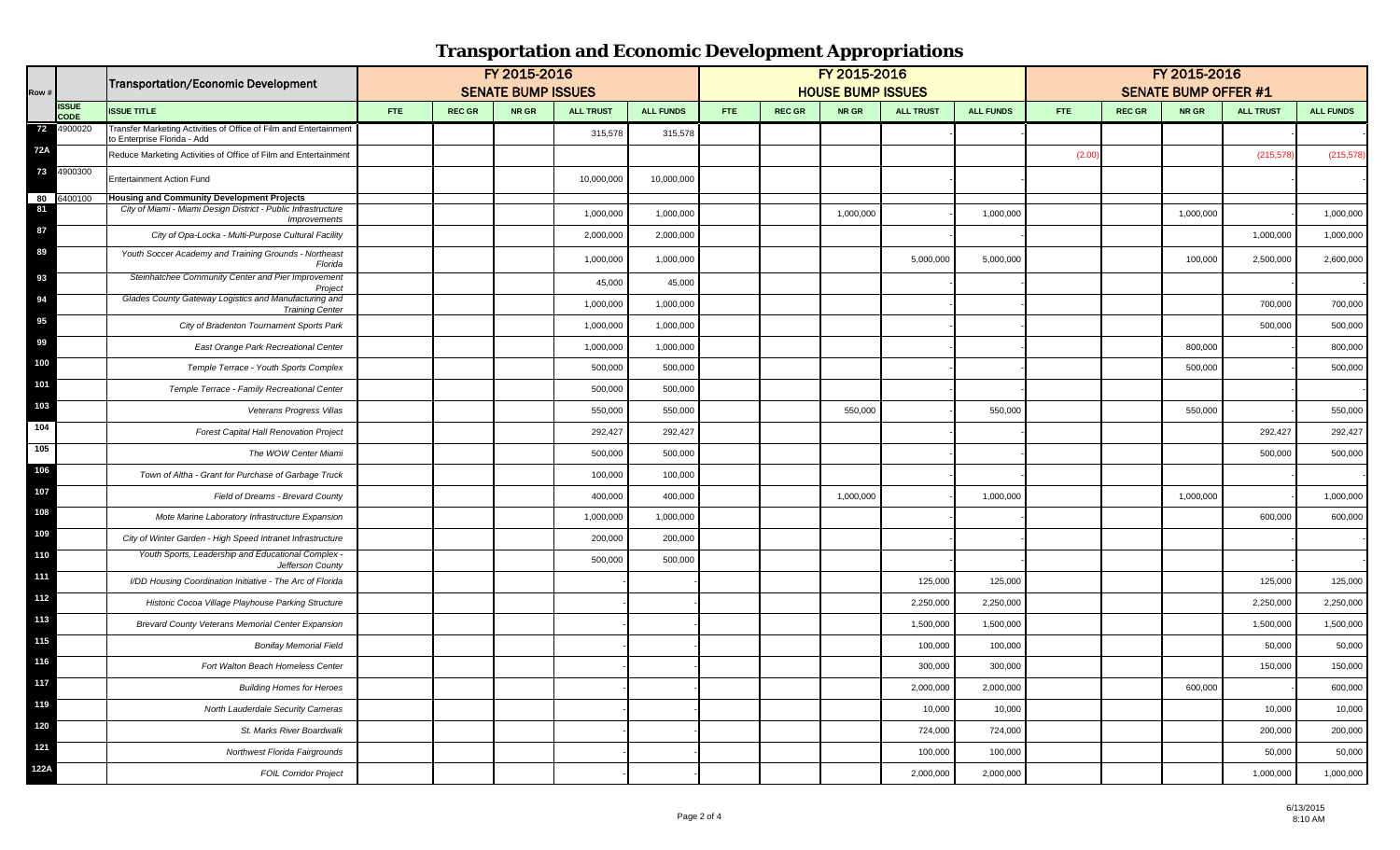| Row #            |                             | Transportation/Economic Development                                                                            |                             |               | FY 2015-2016<br><b>SENATE BUMP ISSUES</b> |                  |                  |                         |               | FY 2015-2016<br><b>HOUSE BUMP ISSUES</b> |                  |                          | FY 2015-2016<br><b>SENATE BUMP OFFER #1</b> |               |               |                  |                    |
|------------------|-----------------------------|----------------------------------------------------------------------------------------------------------------|-----------------------------|---------------|-------------------------------------------|------------------|------------------|-------------------------|---------------|------------------------------------------|------------------|--------------------------|---------------------------------------------|---------------|---------------|------------------|--------------------|
|                  | <b>ISSUE</b><br><b>CODE</b> | <b>ISSUE TITLE</b>                                                                                             | <b>FTE</b>                  | <b>REC GR</b> | NR GR                                     | <b>ALL TRUST</b> | <b>ALL FUNDS</b> | <b>FTE</b>              | <b>REC GR</b> | NR GR                                    | <b>ALL TRUST</b> | <b>ALL FUNDS</b>         | FTE:                                        | <b>REC GR</b> | NR GR         | <b>ALL TRUST</b> | <b>ALL FUNDS</b>   |
| 122B             |                             | FIND Waterfront Access Study - Miami-Dade                                                                      |                             |               |                                           |                  |                  |                         |               |                                          | 300,000          | 300,000                  |                                             |               |               | 70,000           | 70,000             |
| 122C             |                             | Palmetto Bay Park Girls Softball Field                                                                         |                             |               |                                           |                  |                  |                         |               |                                          | 250,000          | 250,000                  |                                             |               | 250,000       |                  | 250,000            |
| 122D             |                             | Tallahassee Regional Hazardous Materials Response Team<br>Equipment                                            |                             |               |                                           |                  |                  |                         |               |                                          | 495,000          | 495,000                  |                                             |               | 495,000       |                  | 495,000            |
| 122E             |                             | Oviedo Amphitheater                                                                                            |                             |               | 250,000                                   |                  | 250,000          |                         |               |                                          | 400,000          | 400,000                  |                                             |               |               | 400,000          | 400,000            |
| 122G             |                             | <b>IMG Academy</b>                                                                                             |                             |               |                                           |                  |                  |                         |               |                                          | 50,000           | 50,000                   |                                             |               | 50,000        |                  | 50,000             |
| 123              | 6507400                     | Affordable Housing Programs - State Level                                                                      | Recurring                   |               |                                           | 7,000,000        | 7,000,000        | Nonrecurring            |               |                                          | 12,000,000       |                          | 12,000,000 Nonrecurring                     |               |               | 12,000,000       | 12,000,000         |
| 124              |                             | <b>SAIL Program</b>                                                                                            | Recurring                   |               |                                           | 48,000,000       | 48,000,000       | Nonrecurring            |               |                                          | 48,000,000       |                          | 48,000,000 Nonrecurring                     |               |               | 48,000,000       | 48,000,000         |
| 125              |                             | Housing for Persons with Developmental Disabilities<br><b>Competitive Grant Program</b>                        | Recurring                   |               |                                           | 10,000,000       |                  | 10,000,000 Nonrecurring |               |                                          | 10,000,000       | 10,000,000 Recurring     |                                             |               |               | 10,000,000       | 10,000,000         |
| 126              |                             | Affordable Housing Programs for Essential Services<br>Personnel - Florida Keys Area of critical state concern  | Vonrecurring                |               |                                           | 5,000,000        | 5,000,000        |                         |               |                                          |                  |                          |                                             |               |               |                  |                    |
| 127              | 6507600                     | State Housing Initiatives Partnership (SHIP) Program                                                           | Recurring                   |               |                                           | 101,000,000      | 101,000,000      | Nonrecurring            |               |                                          | 101,000,000      | 101,000,000 Nonrecurring |                                             |               |               | 101,000,000      | 101,000,000        |
| 128              |                             | Affordable Housing Services for Homeless Persons                                                               | Recurring                   |               |                                           | 4,000,000        | 4,000,000        | Nonrecurring            |               |                                          | 4,000,000        | 4,000,000 Recurring      |                                             |               |               | 4,000,000        | 4,000,000          |
| 131<br>132       | 8000100                     | <b>Workforce Projects</b><br><b>Florida Certified Pilot Training Initiative</b>                                |                             |               |                                           |                  |                  |                         |               |                                          |                  |                          |                                             |               |               |                  |                    |
| 133              |                             |                                                                                                                |                             |               |                                           | 1,000,000        | 1,000,000        |                         |               |                                          |                  |                          |                                             |               |               |                  |                    |
| 134              |                             | <b>Employ Miami-Dade Project</b>                                                                               |                             |               |                                           | 100,000          | 100,000          |                         |               |                                          |                  |                          |                                             |               |               | 100,000          | 100,000            |
| 135              |                             | The Circus Arts Conservatory<br>SANT LA - Haitian Neighborhood Center - Community                              |                             |               |                                           | 750,000          | 750,000          |                         |               |                                          |                  |                          |                                             |               |               | 500,000          | 500,000            |
|                  |                             | <b>Financial Assistance</b>                                                                                    |                             |               |                                           | 300,000          | 300,000          |                         |               |                                          |                  |                          |                                             |               |               | 300,000          | 300,000            |
| 136              |                             | Caribbean Chamber Student Entrepreneurship - Internships                                                       |                             |               |                                           | 50,000           | 50,000           |                         |               |                                          |                  |                          |                                             |               |               | 50,000           | 50,000             |
| 137              |                             | Manufacturing Academy and Apprenticeship/Internship<br>Program                                                 |                             |               |                                           | 500,000          | 500,000          |                         |               |                                          |                  |                          |                                             |               |               | 250,000          | 250,000            |
| 140              |                             | CareerSource Pinellas - Advanced Manufacturing Skills<br>Development                                           |                             |               |                                           | 250,000          | 250,000          |                         |               |                                          |                  |                          |                                             |               |               | 250,000          | 250,000            |
| 141              |                             | Florida Goodwill Association                                                                                   |                             |               |                                           | 500,000          | 500,000          |                         |               |                                          | 750,000          | 750,000                  |                                             |               |               | 500,000          | 500,000            |
| 143              |                             | Manasota Goodwill- Employment Assistance and Training<br>for Persons with Disabilities - Pilot Program Project |                             |               |                                           | 600,000          | 600,000          |                         |               |                                          |                  |                          |                                             |               |               | 600,000          | 600,000            |
| 144              |                             | Home Builders Institute (PACT)                                                                                 |                             |               |                                           | 750,000          | 750,000          |                         |               |                                          | 200,000          | 200,000                  |                                             |               |               |                  |                    |
| 145              |                             | Big Brothers Big Sisters School to Work Program                                                                |                             |               |                                           |                  |                  |                         |               |                                          | 500,000          | 500,000                  |                                             |               |               | 250,000          | 250,000            |
| 146              |                             | Non Custodial Parent Program - Hernando County                                                                 |                             |               |                                           | 209,000          | 209,000          |                         |               |                                          |                  |                          |                                             |               |               | 50,000           | 50,000             |
| 146A             |                             | National Cyber Partnership                                                                                     |                             |               |                                           | 450,000          | 450,000          |                         |               |                                          |                  |                          |                                             |               |               | 450,000          | 450,000            |
| 146B<br>147      | 8000200                     | Loveland Village Job Training Program<br>Unique Abilities Partner Program                                      |                             |               |                                           | 200,000          | 200,000          |                         |               |                                          |                  |                          |                                             |               | 200,000       | 675,000          | 675,000<br>200,000 |
| 153 Total<br>178 |                             | <b>ECONOMIC OPPORTUNITY</b><br><b>MILITARY AFFAIRS</b>                                                         | (5.00)                      |               | 9,450,000                                 | 220,076,827      | 229,526,827      |                         |               | 3,550,000                                | 205,254,000      | 208,804,000              | (2.00)                                      |               | $-11,295,000$ | 203,012,249      | 214,307,249        |
| 194              | 990M000                     | <b>Maintenance and Repair</b>                                                                                  |                             |               |                                           |                  |                  |                         |               |                                          |                  |                          |                                             |               |               |                  |                    |
| 196              | 086937                      | Florida Readiness Centers Revitalization Plan - Statewide                                                      |                             |               | 4,000,000                                 |                  | 4,000,000        |                         |               | 9,143,000                                | 1,500,000        | 10,643,000               |                                             |               | 4,000,000     | 1,500,000        | 5,500,000          |
| 200 Total        |                             | MILITARY AFFAIRS, DEPT OF                                                                                      | <b><i><u>Part 1</u></i></b> |               | 4,000,000                                 |                  | 4,000,000        |                         | $\sim$        | 9,143,000                                | 1,500,000        | 10,643,000               |                                             |               | 4,000,000     | 1,500,000        | 5,500,000          |